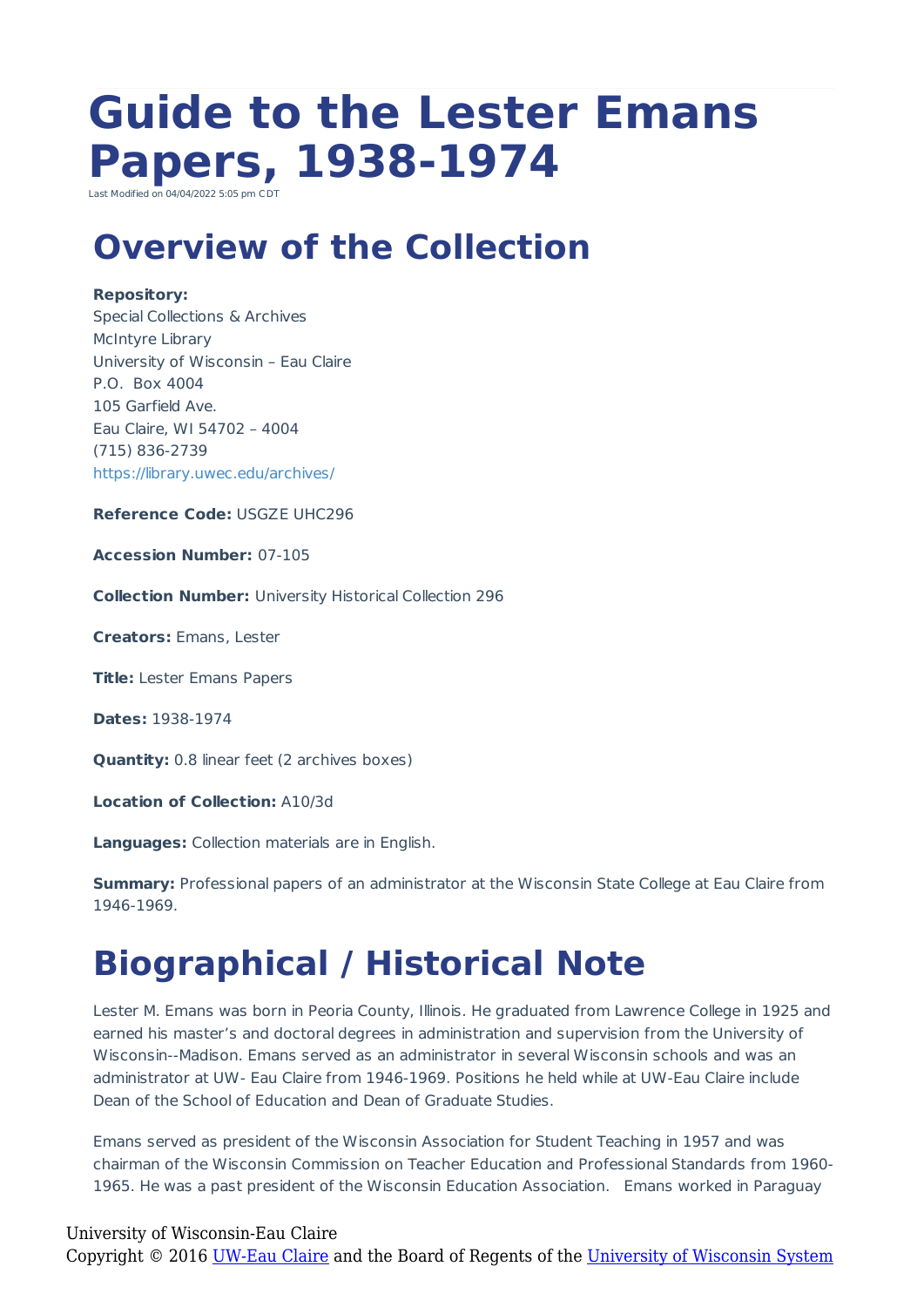from 1953- 1955 with the Technical Assistance Program in Teacher Education sponsored by the U.S. State Department.

Lester M. Emans died in Madison, Wisconsin on October 29, 1987.

#### **Content Description**

The collection consists largely of professional correspondence with the Wisconsin Department of Public Instruction and the State College Board of Regents and Emans's scholarly and professional publications. The papers also include information about the Wisconsin Association for Student Teaching, as well as job placement reports for new graduates of Eau Claire State Teachers' College and other Wisconsin State Colleges.

#### **Administrative Information**

**Acquisition Information:** Donated to the University Archives prior to March 2006.

**Access Restrictions:** Collection is open to the public.

**Use Restrictions:** Researchers are responsible for using in accordance with 17 U.S.C. Copyright not owned by the University of Wisconsin--Eau Claire.

**Preferred Citation:** Lester Emans Papers, 1938-1974. UHC 296. University Archives and Special Collections. McIntyre Library. University of Wisconsin--Eau Claire. Eau Claire, WI.

**Processing Note:** Processed by Colleen McFarland and Jen Franks in November 2006.

**Arrangement:** Flat arrangement, alphabetical order.

**OCLC #:** 177063063

### **Subjects**

**Personal Names:** Emans, Lester -- Archives

#### **Corporate Names:**

Wisconsin State University, Eau Claire. School of Education Wisconsin State University, Eau Claire. Graduate Studies

**Subject Terms:**

Teachers, Training of – Wisconsin College administrators – Wisconsin – Eau Claire – Archives

**Genre Terms:** Correspondence School records

### **Detailed List of Contents**

University of Wisconsin-Eau Claire Copyright © 2016 [UW-Eau Claire](http://www.uwec.edu) and the Board of Regents of the [University of Wisconsin System](http://www.uwsa.edu/)